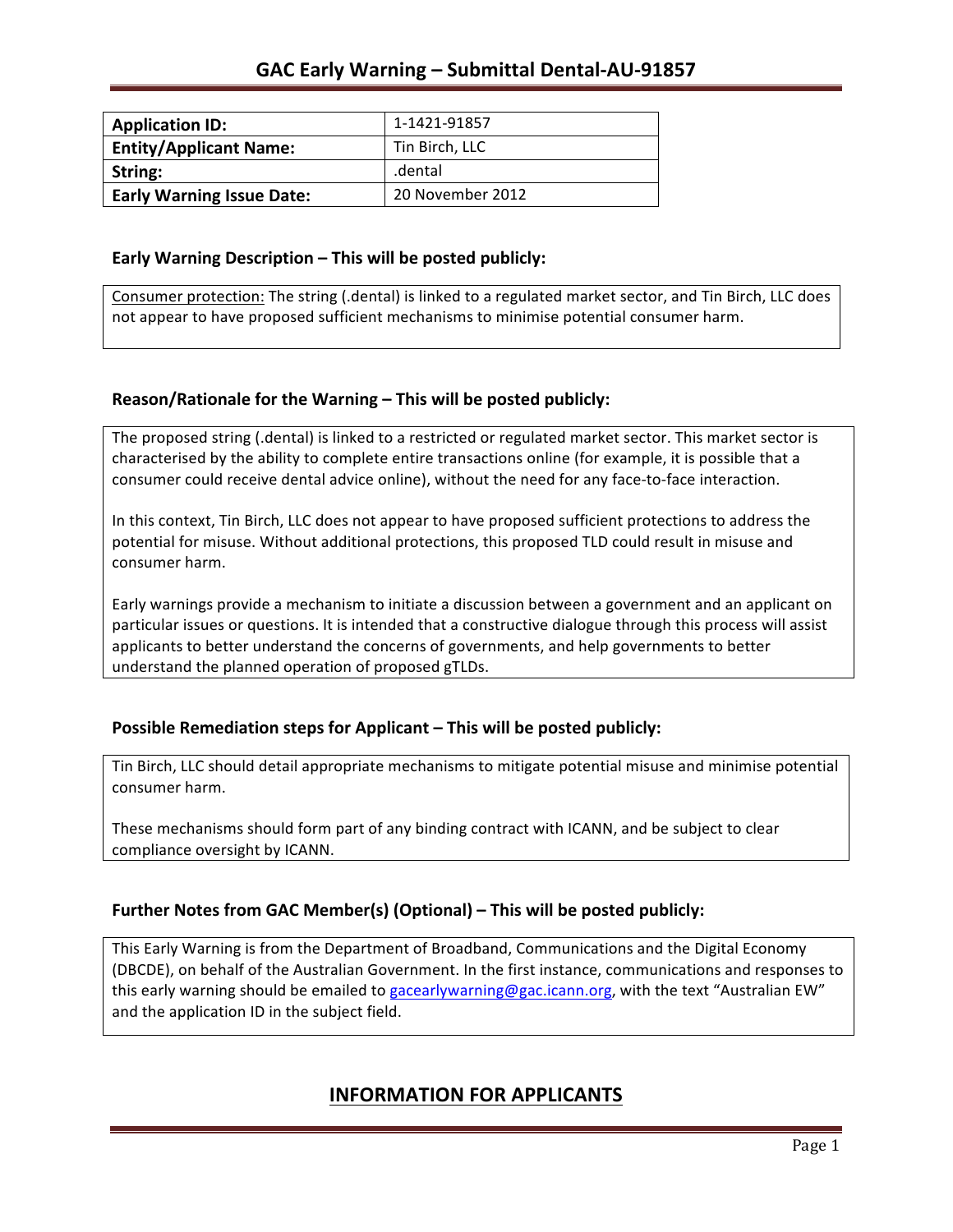# **About GAC Early Warning**

The GAC Early Warning is a notice only. It is not a formal objection, nor does it directly lead to a process that can result in rejection of the application. However, a GAC Early Warning should be taken seriously as it raises the likelihood that the application could be the subject of GAC Advice on New gTLDs or of a formal objection at a later stage in the process. Refer to section 1.1.2.4 of the Applicant Guidebook (http://newgtlds.icann.org/en/applicants/agb) for more information on GAC Early Warning.

# **Instructions if you receive the Early Warning**

**ICANN** strongly encourages you work with relevant parties as soon as possible to address the concerns **voiced in the GAC Early Warning.** 

### **Asking questions about your GAC Early Warning**

If you have questions or need clarification about your GAC Early Warning, please contact gacearlywarning@gac.icann.org. As highlighted above, ICANN strongly encourages you to contact gacearlywarning@gac.icann.org as soon as practicable regarding the issues identified in the Early Warning. 

### **Continuing with your application**

If you choose to continue with the application, then the "Applicant's Response" section below should be completed. In this section, you should notify the GAC of intended actions, including the expected completion date. This completed form should then be sent to gacearlywarning@gac.icann.org. If your remediation steps involve submitting requests for changes to your application, see the change request process at http://newgtlds.icann.org/en/applicants/customer-service/change-requests.

In the absence of a response, ICANN will continue to process the application as submitted.

### **Withdrawing your application**

If you choose to withdraw your application within the 21-day window to be eligible for a refund of 80% of the evaluation fee (USD 148,000), please follow the withdrawal process published at http://newgtlds.icann.org/en/applicants/customer-service/withdrawal-refund. Note that an application can still be withdrawn after the 21-day time period; however, the available refund amount is reduced. See section 1.5 of the Applicant Guidebook.

```
For questions please contact: gacearlywarning@gac.icann.org
```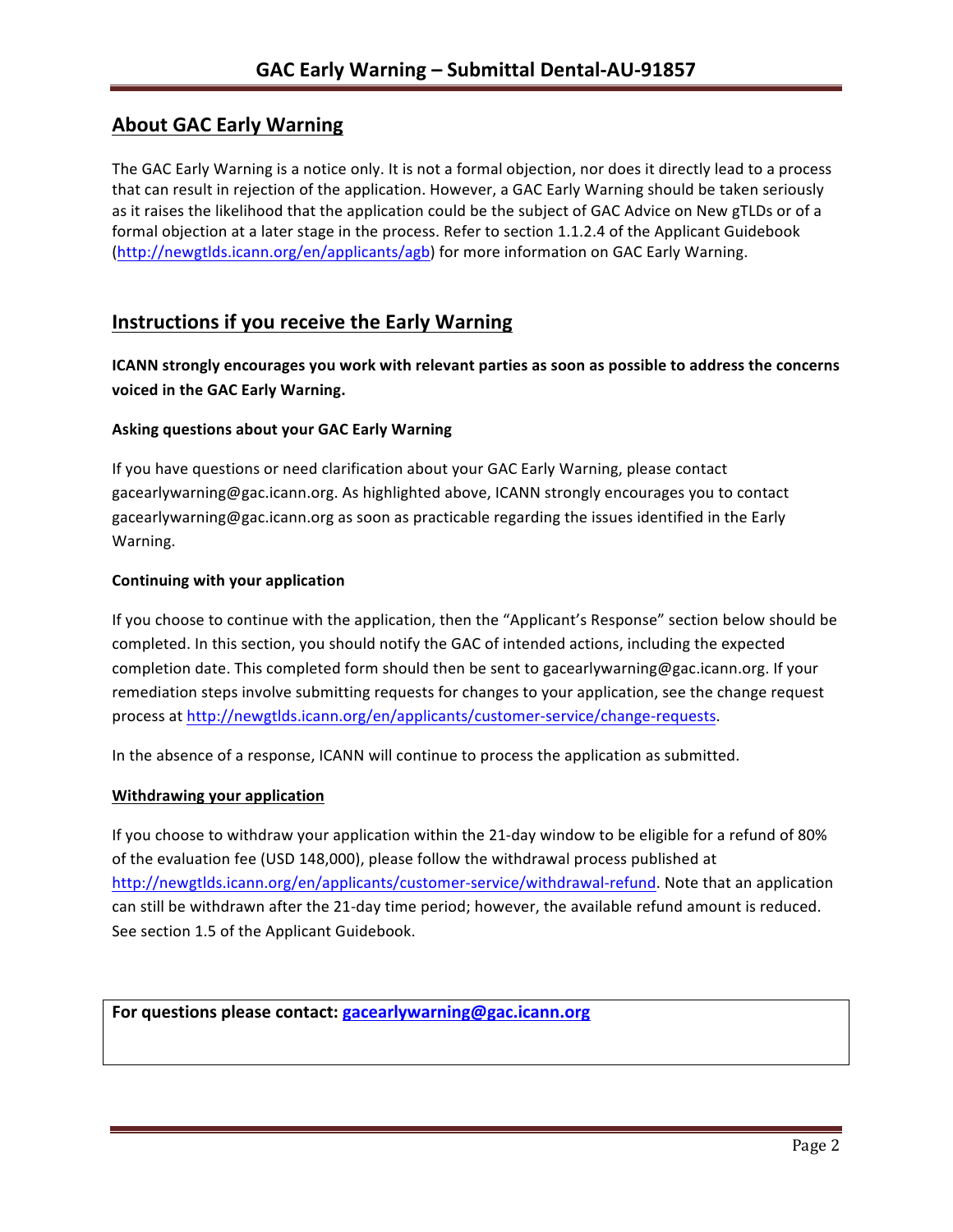**Applicant Response:**